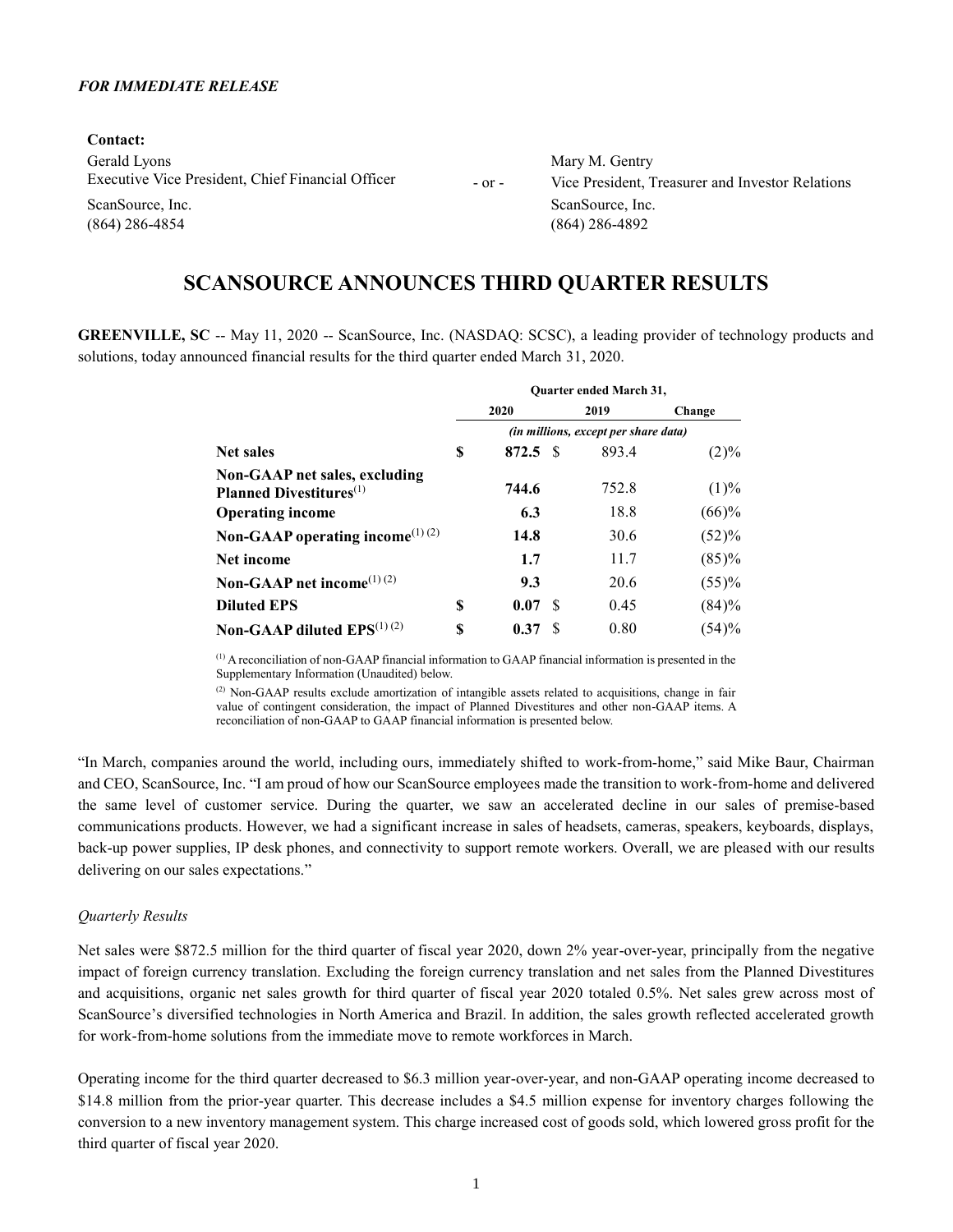On a GAAP basis, net income for the third quarter of fiscal year 2020 totaled \$1.7 million, or \$0.07 per diluted share, compared to net income of \$11.7 million, or \$0.45 per diluted share, for the prior-year quarter. Non-GAAP net income totaled \$9.3 million, or \$0.37 per diluted share, compared to \$20.6 million, or \$0.80 per diluted share, for the prior-year quarter.

As of March 31, 2020, ScanSource had cash and cash equivalents of \$35 million and total debt of \$321 million. In the third quarter of fiscal year 2020, the Company generated \$32 million of operating cash flow.

### *Plan to Divest Certain Businesses Outside of US, Canada and Brazil*

On August 20, 2019, ScanSource announced plans to divest its physical products distribution businesses outside of the United States, Canada and Brazil. ScanSource continues to operate and invest in its digital distribution business in these geographies. These plans are part of a strategic portfolio repositioning to align investments with higher-growth, higher-margin businesses. The Company has identified potential buyers for these businesses and is in due diligence and purchase agreement negotiations. There can be no assurance that this sale process will result in a transaction or regarding the timing of any transaction. The Planned Divestitures, comprised of physical product businesses in Europe, UK, Mexico, Colombia, Chile, Peru and the Miami-based export operations, had net sales of \$127.9 million for the third quarter of fiscal year 2020 and at March 31, 2020 had working capital of \$155.5 million.

### *COVID-19 Update*

Our top priority during the COVID-19 Pandemic is protecting the health and safety of our employees. We have implemented travel restrictions and moved quickly to transition our employees, where possible, to a fully remote working environment. Nearly all office-based employees around the world are working remotely. We have taken a number of measures to ensure our teams feel secure in their jobs and have the flexibility and resources they need to stay safe and healthy. We expect higher costs from these safety measures to protect our employees. We are continuing to provide the high level of customer service our partners expect from us.

### **Update on Forecasts**

Given the uncertainties related to the COVID-19 pandemic and the changing economic environment, we are not providing our expectations for net sales or earnings per share for the fourth quarter of fiscal year 2020.

### **Webcast Details and CFO Commentary**

At approximately 4:15 p.m. ET today, a CFO commentary, as a supplement to this press release and the Company's conference call, will be available on ScanSource's website, www.scansource.com (Investor Relations section). ScanSource will present additional information about its financial results in a conference call today, May 11, 2020, at 5:00 p.m. ET. A webcast of the call will be available for all interested parties and can be accessed at www.scansource.com (Investor Relations section). The webcast will be available for replay for 60 days.

### **Safe Harbor Statement**

This press release contains "forward-looking" statements, including the Company's Planned Divestitures and the impact of the COVID-19 pandemic, which involve risks and uncertainties. Any number of factors could cause actual results to differ materially from anticipated results, including, but not limited to, the impact of the COVID-19 pandemic on our operations and financial condition, the Company's ability to complete the Planned Divestitures on acceptable terms or to otherwise dispose of the operations, changes in interest and exchange rates and regulatory regimes impacting the Company's international operations, the impact of tax reform laws, the failure of acquisitions to meet the Company's expectations, the failure to manage and implement the Company's organic growth strategy, credit risks involving the Company's larger customers and suppliers, termination of the Company's relationship with key suppliers or a significant modification of the terms under which it operates with a key supplier, the decline in demand for the products and services that the Company provides, reduced prices for the products and services that the Company provides due both to competitor and customer action, changes in the Company's operating strategy, and other factors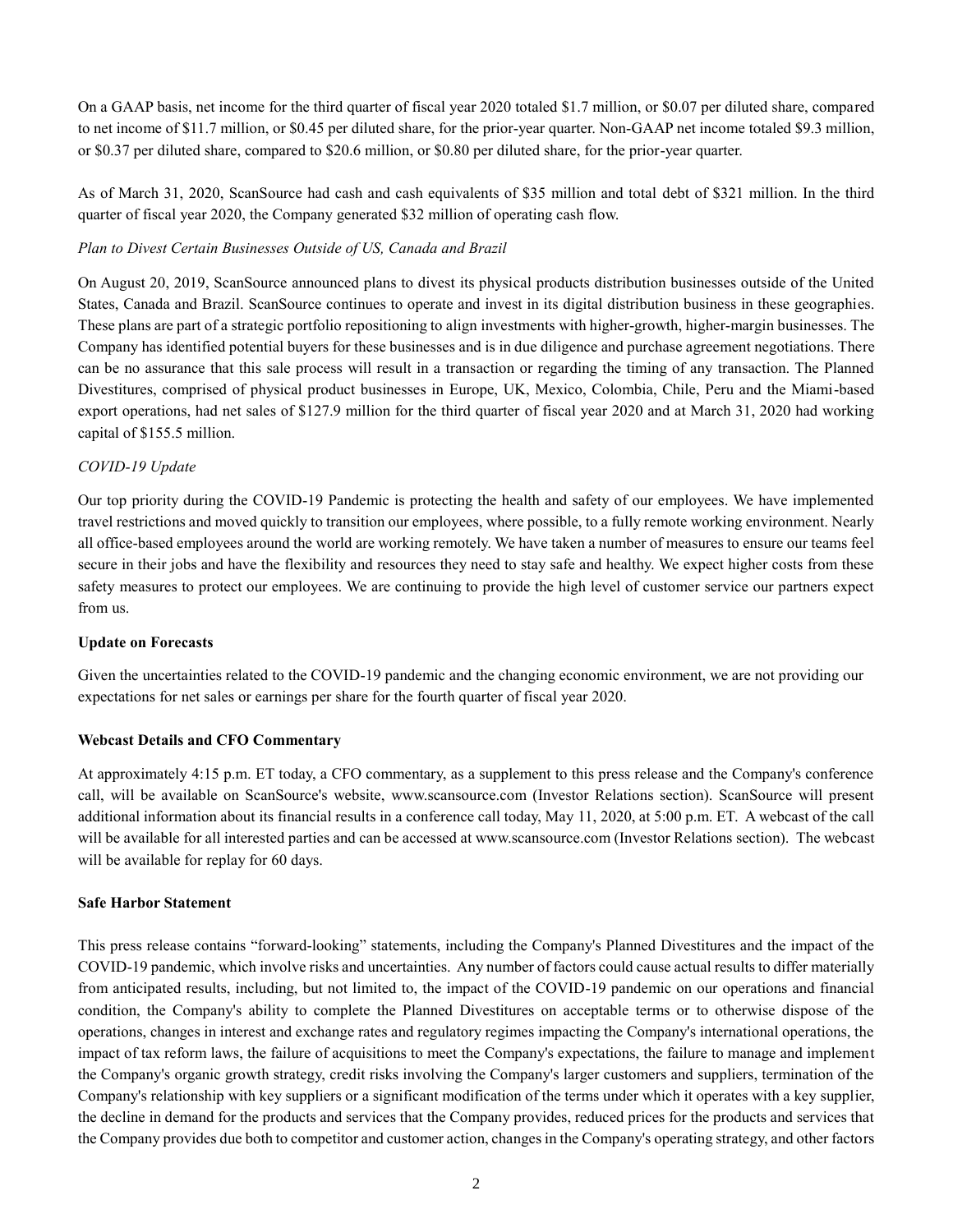set forth in the "Risk Factors" contained in the Company's annual report on Form 10-K for the year ended June 30, 2019 and quarterly report on Form 10-Q for the quarter ended March 31, 2020, filed with the Securities and Exchange Commission. Except as may be required by law, the Company expressly disclaims any obligation to update these forward-looking statements to reflect events or circumstances after the date of this press release or to reflect the occurrence of unanticipated events.

### **Non-GAAP Financial Information**

In addition to disclosing results that are determined in accordance with United States Generally Accepted Accounting Principles ("GAAP"), the Company also discloses certain non-GAAP financial measures, which are summarized below. Non-GAAP financial measures are used to understand and evaluate performance, including comparisons from period to period. Non-GAAP results exclude amortization of intangible assets related to acquisitions, change in fair value of contingent consideration, acquisition costs, restructuring costs and other non-GAAP adjustments.

*Net sales on a constant currency basis, excluding Planned Divestitures and acquisitions*: The Company discloses the percentage change in net sales excluding the translation impact from changes in foreign currency exchange rates between reporting periods and excluding the net sales from Planned Divestitures, as well as acquisitions prior to the first full year from the acquisition date. This measure enhances the comparability between periods to help analyze underlying trends on an organic basis.

*Income Statement Non-GAAP Metrics:* To evaluate current period performance on a more consistent basis with prior periods, the Company discloses non-GAAP net sales, non-GAAP gross profit, non-GAAP operating income, non-GAAP other expense, net, non-GAAP pre-tax income, non-GAAP net income and non-GAAP diluted earnings per share (non-GAAP diluted "EPS"). Non-GAAP results exclude amortization of intangible assets related to acquisitions, changes in fair value of contingent consideration, acquisition and divestiture costs, impact of Planned Divestitures and other non-GAAP adjustments. Non-GAAP metrics are useful in assessing and understanding the Company's operating performance, especially when comparing results with previous periods or forecasting performance for future periods.

*Return on invested capital ("ROIC"):* Management uses ROIC as a performance measurement to assess efficiency in allocating capital under the Company's control to generate returns. Management believes this metric balances the Company's operating results with asset and liability management, is not impacted by capitalization decisions and correlates with shareholder value creation. In addition, it is easily computed, communicated and understood. ROIC also provides management a measure of the Company's profitability on a basis more comparable to historical or future periods.

ROIC assists management in comparing the Company's performance over various reporting periods on a consistent basis because it removes from operating results the impact of items that do not reflect core operating performance. ROIC is calculated as adjusted EBITDA over invested capital. Adjusted earnings before interest expense, income taxes, depreciation and amortization ("Adjusted EBITDA") excludes the change in fair value of contingent consideration, in addition to other non-GAAP adjustments. Invested capital is defined as average equity plus average daily funded interest-bearing debt for the period. Management believes the calculation of ROIC provides useful information to investors and is an additional relevant comparison of the Company's performance during the year.

These non-GAAP financial measures have limitations as analytical tools, and the non-GAAP financial measures that the Company reports may not be comparable to similarly titled amounts reported by other companies. Analysis of results and outlook on a non-GAAP basis should be considered in addition to, and not in substitution for or as superior to, measurements of financial performance prepared in accordance with GAAP. A reconciliation of the Company's non-GAAP financial information to GAAP is set forth in the Supplementary Information (Unaudited) below.

#### **About ScanSource, Inc.**

ScanSource, Inc. (NASDAQ: SCSC) is at the center of the technology solution delivery channel, connecting businesses and providing solutions for their complex needs. ScanSource sells through multiple, specialized routes-to-market with digital, physical and services offerings from the world's leading suppliers of point-of-sale (POS), payments, barcode, physical security, unified communications and collaboration, telecom and cloud services. ScanSource enables its sales partners to create, deliver and manage solutions for end-customers across almost every vertical market. Founded in 1992 and headquartered in Greenville,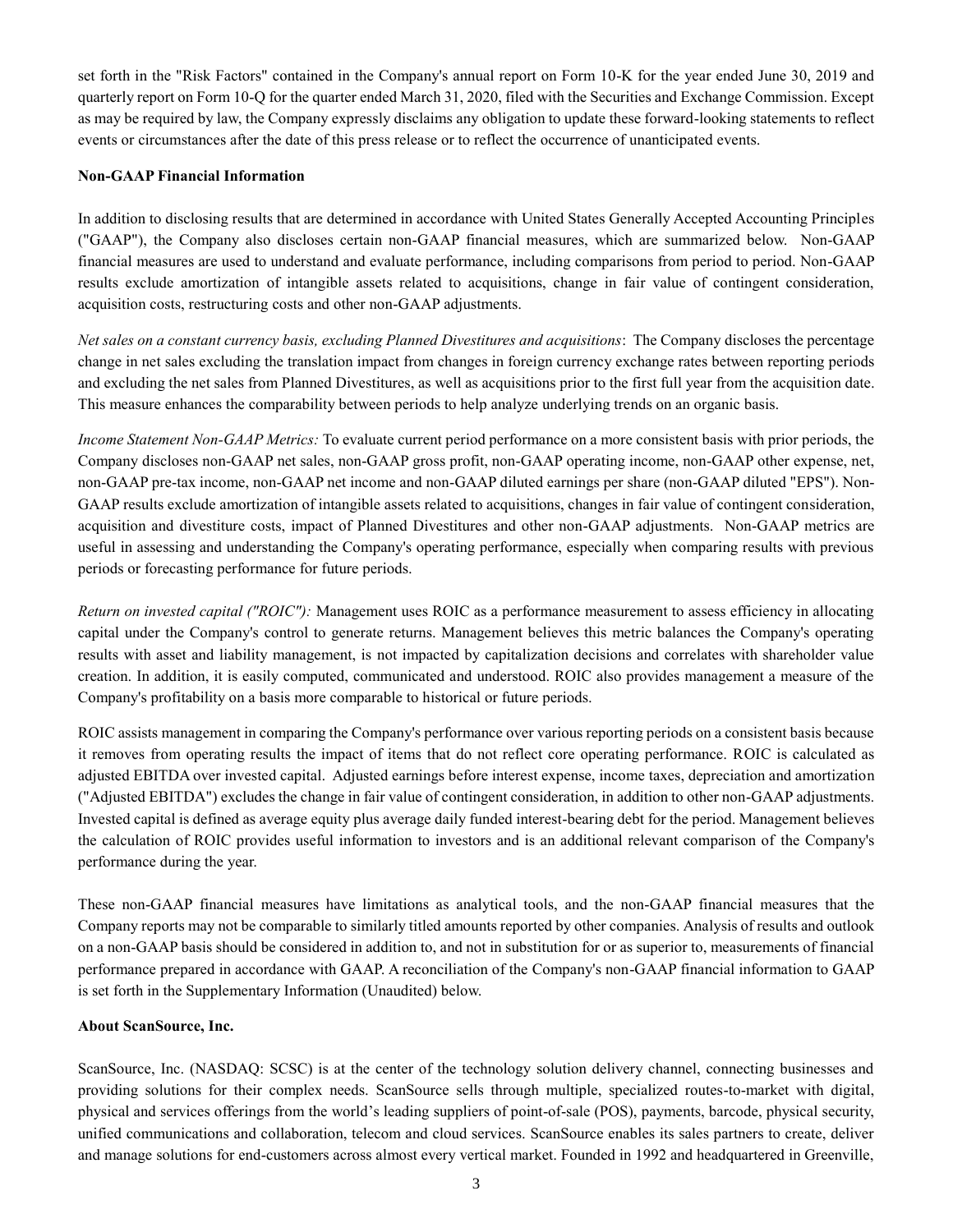South Carolina, ScanSource was named one of the Best Places to Work in South Carolina and on *FORTUNE* magazine's 2020 List of World's Most Admired Companies. ScanSource ranks #643 on the Fortune 1000. For more information, visit www.scansource.com.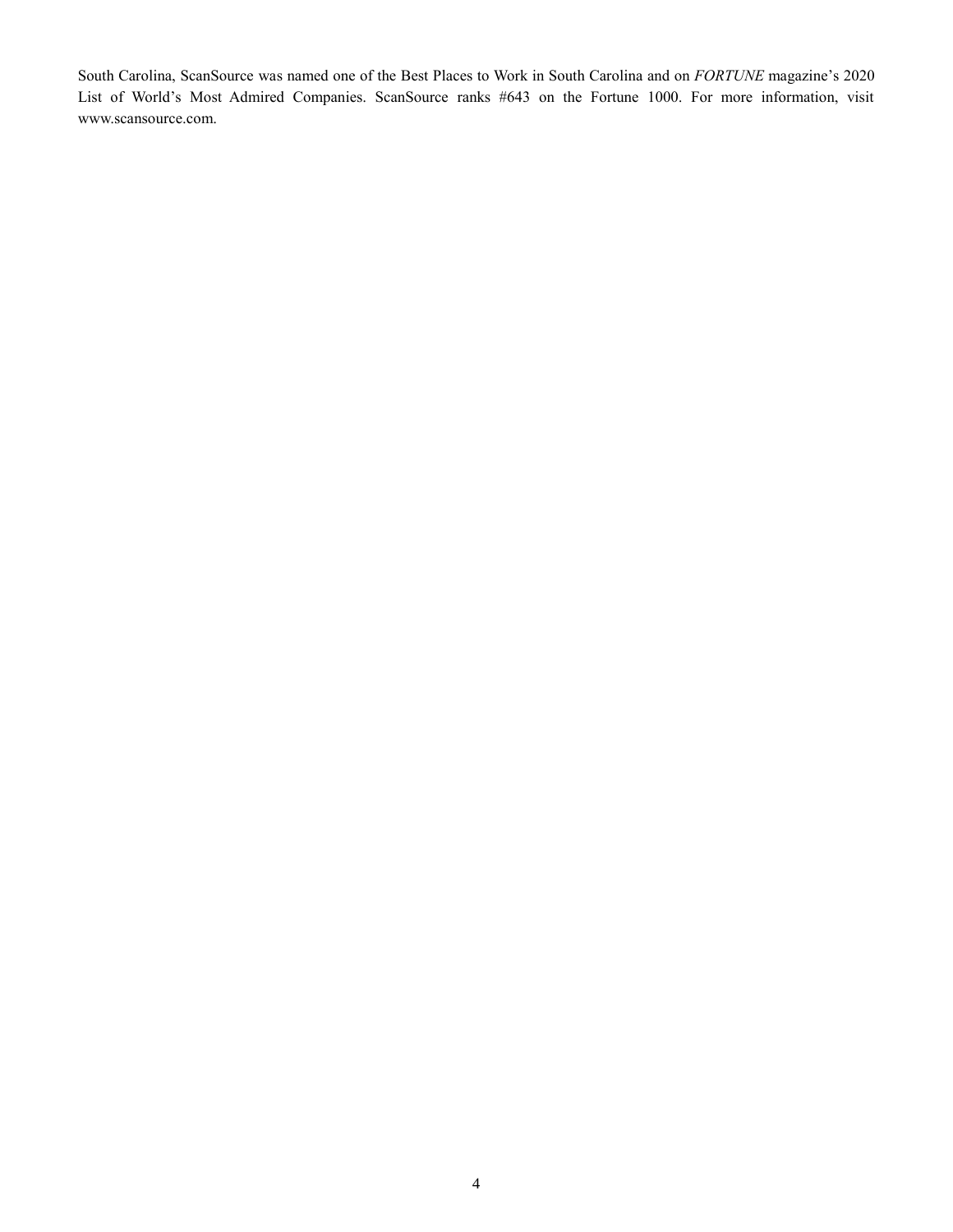# **ScanSource, Inc. and Subsidiaries Condensed Consolidated Balance Sheets (Unaudited) (in thousands)**

|                                                                                                    | March 31, 2020     | June 30, 2019*  |
|----------------------------------------------------------------------------------------------------|--------------------|-----------------|
| <b>Assets</b>                                                                                      |                    |                 |
| Current assets:                                                                                    |                    |                 |
| Cash and cash equivalents                                                                          | \$<br>34,596 \$    | 23,818          |
| Accounts receivable, less allowance of \$34,119 at March 31, 2020 and<br>\$38,849 at June 30, 2019 | 618,758            | 654,983         |
| Inventories                                                                                        | 666,458            | 697,343         |
| Prepaid expenses and other current assets                                                          | 116,221            | 101,171         |
| Total current assets                                                                               | 1,436,033          | 1,477,315       |
| Property and equipment, net                                                                        | 60,891             | 63,363          |
| Goodwill                                                                                           | 338,358            | 319,538         |
| Identifiable intangible assets, net                                                                | 133,228            | 127,939         |
| Deferred income taxes                                                                              | 23,635             | 24,724          |
| Other non-current assets                                                                           | 81,656             | 54,382          |
| Total assets                                                                                       | \$<br>2,073,801    | \$<br>2,067,261 |
| <b>Liabilities and Shareholders' Equity</b>                                                        |                    |                 |
| Current liabilities:                                                                               |                    |                 |
| Accounts payable                                                                                   | \$<br>608,417 \$   | 558,101         |
| Accrued expenses and other current liabilities                                                     | 108,086            | 91,407          |
| Current portion of contingent consideration                                                        | 45,660             | 38,393          |
| Income taxes payable                                                                               | 989                | 4,310           |
| Short-term borrowings                                                                              | 143                | 4,590           |
| Current portion of long-term debt                                                                  | 6,901              | 4,085           |
| Total current liabilities                                                                          | 770,196            | 700,886         |
| Deferred income taxes                                                                              | 1,077              | 1,395           |
| Long-term debt, net of current portion                                                             | 145,050            | 151,014         |
| Borrowings under revolving credit facility                                                         | 168,502            | 200,817         |
| Long-term portion of contingent consideration                                                      |                    | 39,532          |
| Other long-term liabilities                                                                        | 91,298             | 59,488          |
| <b>Total liabilities</b>                                                                           | 1,176,123          | 1,153,132       |
| Shareholders' equity:                                                                              |                    |                 |
| Common stock                                                                                       | 62,314             | 64,287          |
| Retained earnings                                                                                  | 964,538            | 939,930         |
| Accumulated other comprehensive income (loss)                                                      | (129, 174)         | (90,088)        |
| Total shareholders' equity                                                                         | 897,678            | 914,129         |
| Total liabilities and shareholders' equity                                                         | \$<br>2,073,801 \$ | 2,067,261       |

\* Derived from audited financial statements.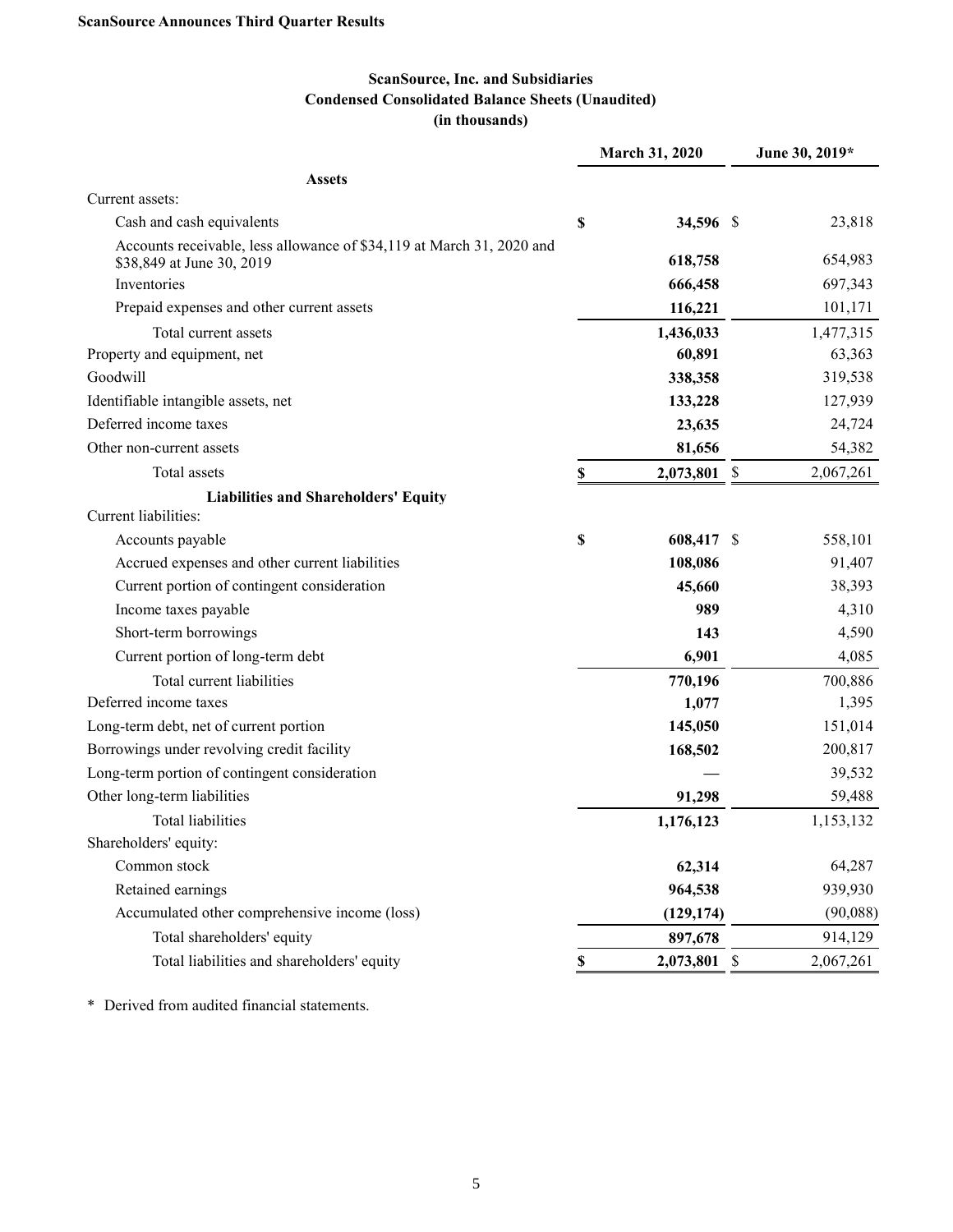# **ScanSource, Inc. and Subsidiaries Condensed Consolidated Income Statements (Unaudited) (in thousands, except per share data)**

|                                                  | Quarter ended March 31, |            |    |             |           |               | Nine months ended March 31, |  |  |
|--------------------------------------------------|-------------------------|------------|----|-------------|-----------|---------------|-----------------------------|--|--|
|                                                  |                         | 2020       |    | 2019        | 2020      |               | 2019                        |  |  |
| Net sales                                        | S                       | 872,483    | -S | 893,357 \$  | 2,850,812 | S             | 2,912,278                   |  |  |
| Cost of goods sold                               |                         | 777,674    |    | 783,342     | 2,530,020 |               | 2,569,570                   |  |  |
| Gross profit                                     |                         | 94,809     |    | 110,015     | 320,792   |               | 342,708                     |  |  |
| Selling, general and administrative expenses     |                         | 78,923     |    | 77,688      | 244,557   |               | 236,569                     |  |  |
| Depreciation expense                             |                         | 3,493      |    | 3,417       | 10,500    |               | 9,954                       |  |  |
| Intangible amortization expense                  |                         | 5,486      |    | 5,005       | 16,079    |               | 14,708                      |  |  |
| Change in fair value of contingent consideration |                         | 618        |    | 5,101       | 6,266     |               | 11,535                      |  |  |
| Operating income                                 |                         | 6,289      |    | 18,804      | 43,390    |               | 69,942                      |  |  |
| Interest expense                                 |                         | 3,421      |    | 3,670       | 10,964    |               | 9,415                       |  |  |
| Interest income                                  |                         | (1,080)    |    | (682)       | (2,629)   |               | (1, 397)                    |  |  |
| Other expense, net                               |                         | 296        |    | 21          | 102       |               | 254                         |  |  |
| Income before income taxes                       |                         | 3,652      |    | 15,795      | 34,953    |               | 61,670                      |  |  |
| Provision for income taxes                       |                         | 1,939      |    | 4,080       | 10,345    |               | 15,651                      |  |  |
| Net income                                       | S                       | $1,713$ \$ |    | $11,715$ \$ | 24,608    | S             | 46,019                      |  |  |
| Per share data:                                  |                         |            |    |             |           |               |                             |  |  |
| Net income per common share, basic               |                         | 0.07 S     |    | $0.46$ \$   | 0.97      | S             | 1.79                        |  |  |
| Weighted-average shares outstanding, basic       |                         | 25,346     |    | 25,704      | 25,386    |               | 25,647                      |  |  |
| Net income per common share, diluted             |                         | 0.07 S     |    | 0.45 S      | 0.97      | <sup>\$</sup> | 1.79                        |  |  |
| Weighted-average shares outstanding, diluted     |                         | 25,363     |    | 25,762      | 25,444    |               | 25,755                      |  |  |
|                                                  |                         |            |    |             |           |               |                             |  |  |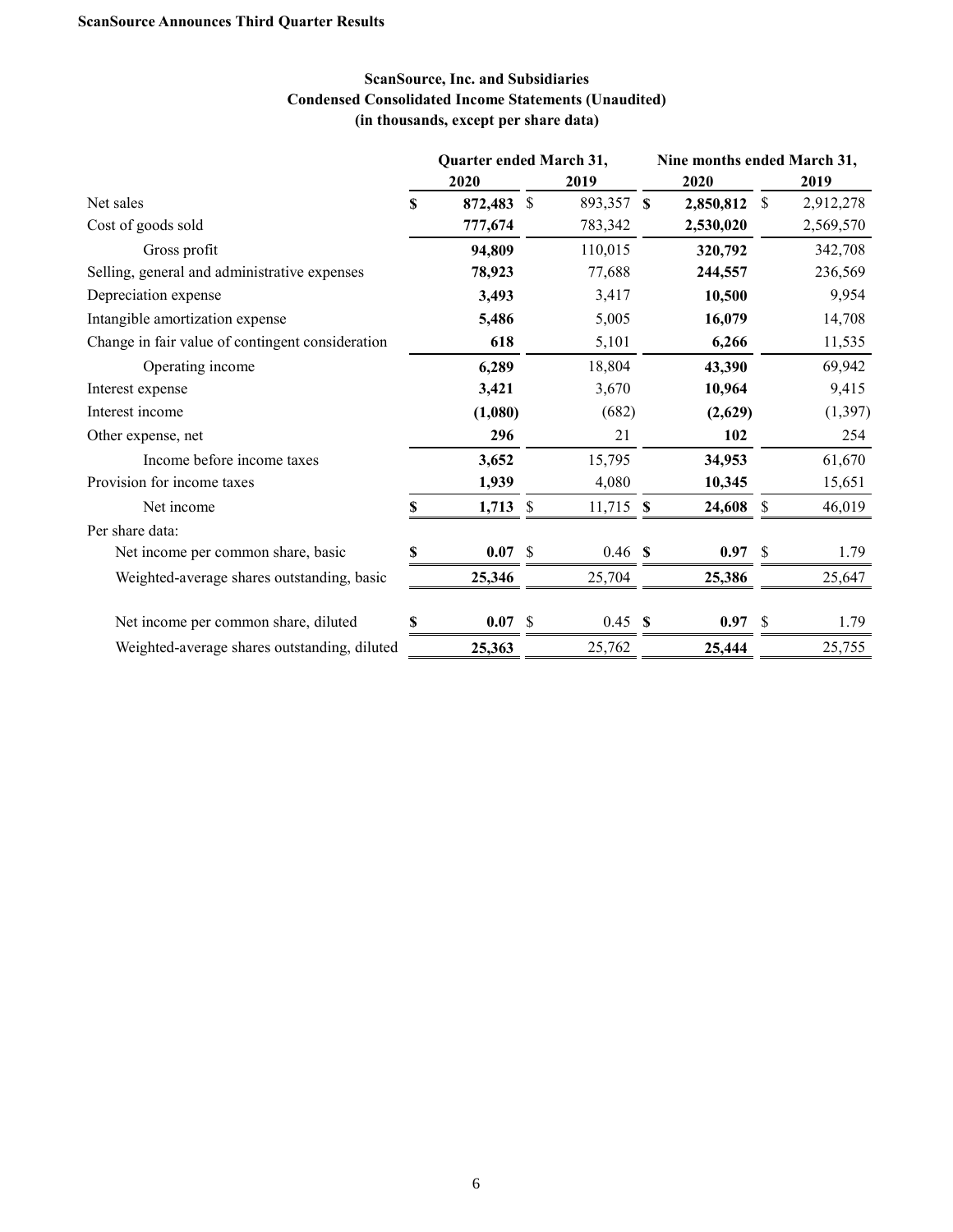### **Net Sales by Segment:**

|                                                                                          | Quarter ended March 31, |                |    |            |           |
|------------------------------------------------------------------------------------------|-------------------------|----------------|----|------------|-----------|
|                                                                                          |                         | 2020           |    | 2019       | % Change  |
| Worldwide Barcode, Networking & Security:                                                |                         | (in thousands) |    |            |           |
| Net sales, reported                                                                      | \$                      | 583,642 \$     |    | 596,913    | $(2.2)\%$ |
| <b>Planned Divestitures</b>                                                              |                         | (94, 424)      |    | (100, 170) |           |
| Non-GAAP net sales, excluding Planned Divestitures                                       |                         | 489,218        |    | 496,743    | $(1.5)\%$ |
| Foreign exchange impact (a)                                                              |                         | 3,590          |    |            |           |
| Non-GAAP net sales, constant currency excluding Planned<br>Divestitures and acquisitions | \$                      | 492,808 \$     |    | 496,743    | $(0.8)\%$ |
| <b>Worldwide Communications &amp; Services:</b>                                          |                         |                |    |            |           |
| Net sales, reported                                                                      | \$                      | 288,841 \$     |    | 296,444    | $(2.6)\%$ |
| <b>Planned Divestitures</b>                                                              |                         | (33, 451)      |    | (40,341)   |           |
| Non-GAAP net sales, excluding Planned Divestitures                                       |                         | 255,390        |    | 256,103    | $(0.3)\%$ |
| Foreign exchange impact (a)                                                              |                         | 9,738          |    |            |           |
| Less: Acquisitions <sup>(b)</sup>                                                        |                         | (1,677)        |    |            |           |
| Non-GAAP net sales, constant currency excluding Planned<br>Divestitures and acquisitions | \$                      | 263,451        | \$ | 256,103    | 2.9 %     |
| Consolidated:                                                                            |                         |                |    |            |           |
| Net sales, reported                                                                      | \$                      | 872,483 \$     |    | 893,357    | $(2.3)\%$ |
| <b>Planned Divestitures</b>                                                              |                         | (127, 875)     |    | (140,511)  |           |
| Non-GAAP net sales, excluding Planned Divestitures                                       |                         | 744,608        |    | 752,846    | $(1.1)\%$ |
| Foreign exchange impact (a)                                                              |                         | 13,328         |    |            |           |
| Less: Acquisitions <sup>(b)</sup>                                                        |                         | (1,677)        |    |            |           |
| Non-GAAP net sales, constant currency excluding Planned<br>Divestitures and acquisitions | \$                      | 756,259        | S  | 752,846    | $0.5\%$   |

<sup>(a)</sup> Year-over-year net sales growth rate excluding the translation impact of changes in foreign currency exchange rates. Calculated by translating the net sales for the quarter ended March 31, 2020 into U.S. dollars using the average foreign exchange rates for the quarter ended March 31, 2019.

(b) Reflects a revenue recognition change to a net basis for the intY acquisition.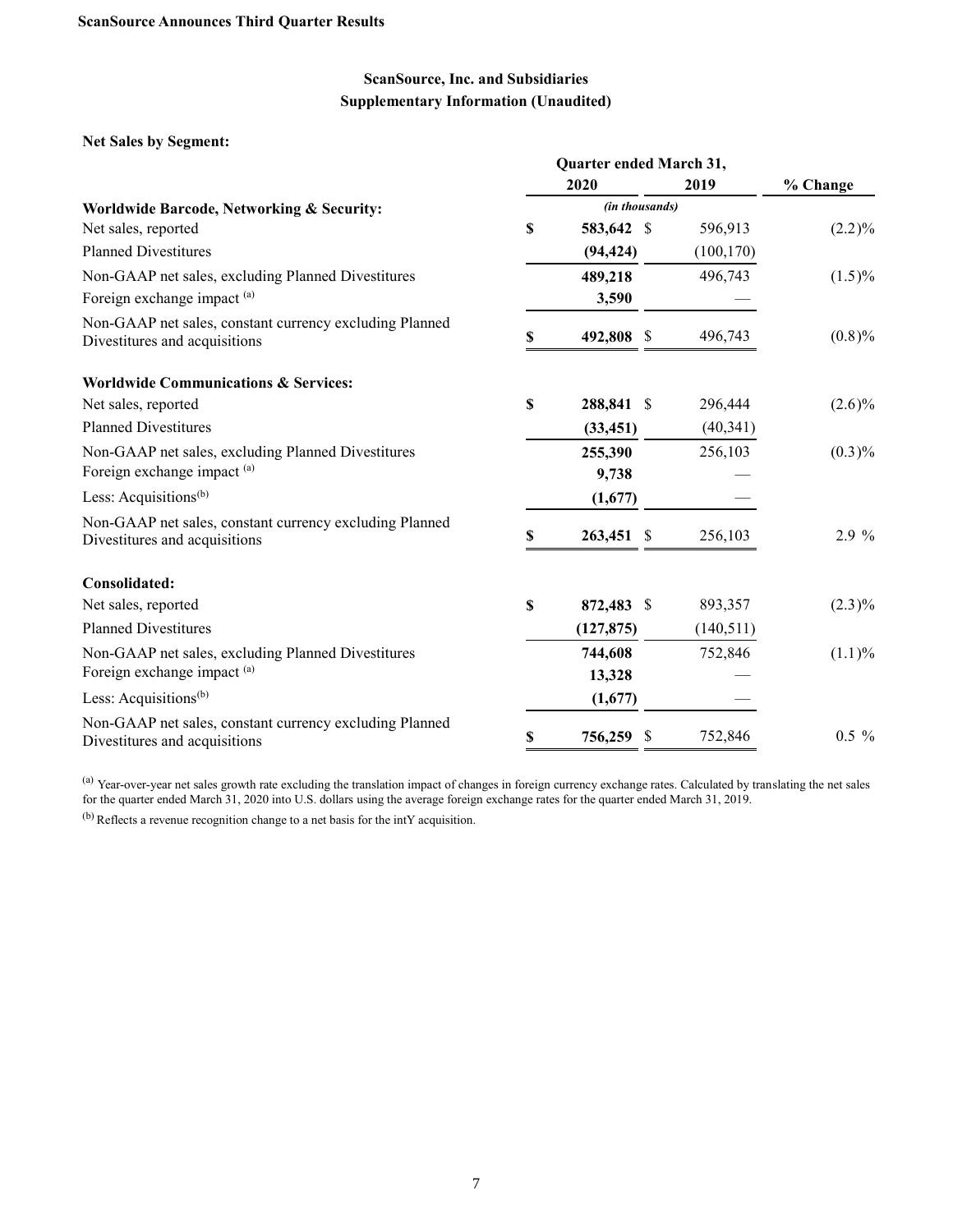**Net Sales by Segment:**

|                                                                                          | Nine months ended March 31, |                |    |            |           |
|------------------------------------------------------------------------------------------|-----------------------------|----------------|----|------------|-----------|
|                                                                                          |                             | 2020           |    | 2019       | % Change  |
| Worldwide Barcode, Networking & Security:                                                |                             | (in thousands) |    |            |           |
| Net sales, as reported                                                                   | $\mathbf S$                 | 1,967,670 \$   |    | 1,953,664  | $0.7 \%$  |
| <b>Planned Divestitures</b>                                                              |                             | (322, 264)     |    | (340, 862) |           |
| Non-GAAP net sales, excluding Planned Divestitures                                       |                             | 1,645,406      |    | 1,612,802  | 2.0 %     |
| Foreign exchange impact (a)                                                              |                             | 5,484          |    |            |           |
| Non-GAAP net sales, constant currency excluding Planned<br>Divestitures and acquisitions | S                           | 1,650,890 \$   |    | 1,612,802  | 2.4 %     |
| <b>Worldwide Communications &amp; Services:</b>                                          |                             |                |    |            |           |
| Net sales, as reported                                                                   | $\mathbf S$                 | 883,142 \$     |    | 958,614    | (7.9)%    |
| <b>Planned Divestitures</b>                                                              |                             | (116, 893)     |    | (132,905)  |           |
| Non-GAAP net sales, excluding Planned Divestitures                                       |                             | 766,249        |    | 825,709    | $(7.2)\%$ |
| Foreign exchange impact (a)                                                              |                             | 15,169         |    |            |           |
| Less: Acquisitions <sup>(b)</sup>                                                        |                             | (7,767)        |    | (1,062)    |           |
| Non-GAAP net sales, constant currency excluding Planned<br>Divestitures and acquisitions | \$                          | 773,651        | \$ | 824,647    | (6.2)%    |
| <b>Consolidated:</b>                                                                     |                             |                |    |            |           |
| Net sales, as reported                                                                   | S                           | 2,850,812 \$   |    | 2,912,278  | $(2.1)\%$ |
| <b>Planned Divestitures</b>                                                              |                             | (439, 157)     |    | (473,767)  |           |
| Non-GAAP net sales, excluding Planned Divestitures                                       |                             | 2,411,655      |    | 2,438,511  | (1.1)%    |
| Foreign exchange impact (a)                                                              |                             | 20,653         |    |            |           |
| Less: Acquisitions <sup>(b)</sup>                                                        |                             | (7,767)        |    | (1,062)    |           |
| Non-GAAP net sales, constant currency excluding Planned<br>Divestitures and acquisitions |                             | 2,424,541      | -S | 2,437,449  | $(0.5)\%$ |

<sup>(a)</sup> Year-over-year net sales growth rate excluding the translation impact of changes in foreign currency exchange rates. Calculated by translating the net sales for the nine months ended March 31, 2020 into U.S. dollars using the average foreign exchange rates for the nine months ended March 31, 2019.

 $^{(b)}$  Reflects a revenue recognition change to a net basis for the intY acquisition.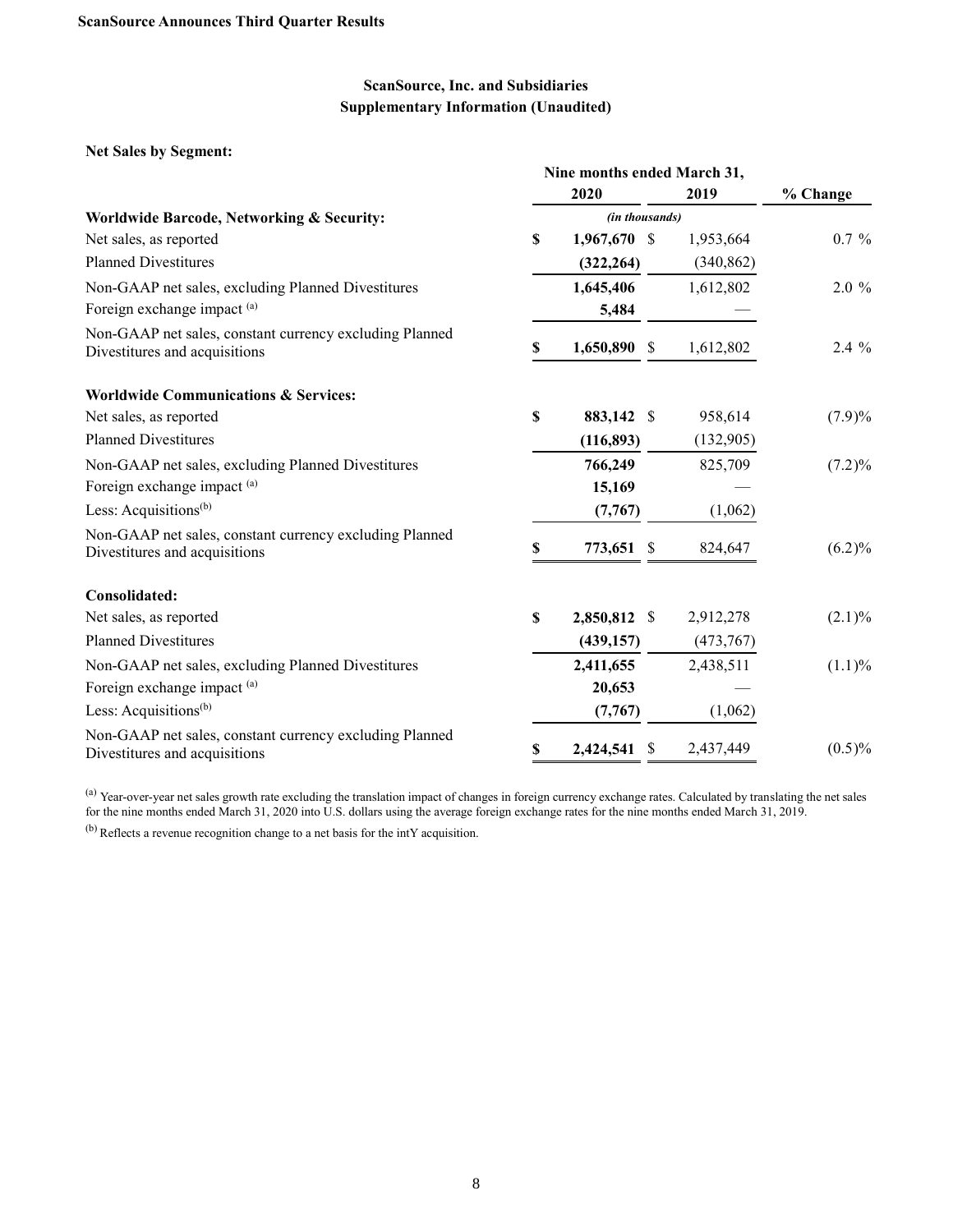**Net Sales by Geography:**

|                                                                                          | Quarter ended March 31, |                |           |           |  |  |  |  |  |  |  |
|------------------------------------------------------------------------------------------|-------------------------|----------------|-----------|-----------|--|--|--|--|--|--|--|
|                                                                                          |                         | 2020           | 2019      | % Change  |  |  |  |  |  |  |  |
| <b>United States and Canada:</b>                                                         |                         |                |           |           |  |  |  |  |  |  |  |
| Net sales, as reported                                                                   | \$                      | $670,175$ \$   | 672,155   | $(0.3)\%$ |  |  |  |  |  |  |  |
| Less: Acquisitions <sup>(b)</sup>                                                        |                         | (141)          |           |           |  |  |  |  |  |  |  |
| Non-GAAP net sales, excluding acquisitions                                               | \$                      | 670,034 \$     | 672,155   | $(0.3)\%$ |  |  |  |  |  |  |  |
| International:                                                                           |                         |                |           |           |  |  |  |  |  |  |  |
| Net sales, as reported                                                                   | \$                      | 202,308 \$     | 221,202   | $(8.5)\%$ |  |  |  |  |  |  |  |
| <b>Planned Divestitures</b>                                                              |                         | (127, 875)     | (140,511) |           |  |  |  |  |  |  |  |
| Non-GAAP net sales, excluding Planned Divestitures                                       |                         | 74,433         | 80,691    | $(7.8)\%$ |  |  |  |  |  |  |  |
| Foreign exchange impact <sup>(a)</sup>                                                   |                         | 13,328         |           |           |  |  |  |  |  |  |  |
| Less: Acquisitions <sup>(b)</sup>                                                        |                         | (1,536)        |           |           |  |  |  |  |  |  |  |
| Non-GAAP net sales, constant currency excluding Planned<br>Divestitures and acquisitions | \$                      | 86,225 \$      | 80,691    | 6.9 %     |  |  |  |  |  |  |  |
| Consolidated:                                                                            |                         |                |           |           |  |  |  |  |  |  |  |
| Net sales, as reported                                                                   | \$                      | 872,483 \$     | 893,357   | $(2.3)\%$ |  |  |  |  |  |  |  |
| <b>Planned Divestitures</b>                                                              |                         | (127, 875)     | (140,511) |           |  |  |  |  |  |  |  |
| Non-GAAP net sales, excluding Planned Divestitures                                       |                         | 744,608        | 752,846   | $(1.1)\%$ |  |  |  |  |  |  |  |
| Foreign exchange impact <sup>(a)</sup>                                                   |                         | 13,328         |           |           |  |  |  |  |  |  |  |
| Less: Acquisitions <sup>(b)</sup>                                                        |                         | (1,677)        |           |           |  |  |  |  |  |  |  |
| Non-GAAP net sales, constant currency excluding Planned<br>Divestitures and acquisitions | \$                      | 756,259<br>-\$ | 752,846   | $0.5 \%$  |  |  |  |  |  |  |  |

(a) Year-over-year net sales growth rate excluding the translation impact of changes in foreign currency exchange rates. Calculated by translating the net sales for the quarter ended March 31, 2020 into U.S. dollars using the average foreign exchange rates for the quarter ended March 31, 2019.

(b) Reflects a revenue recognition change to a net basis for the intY acquisition.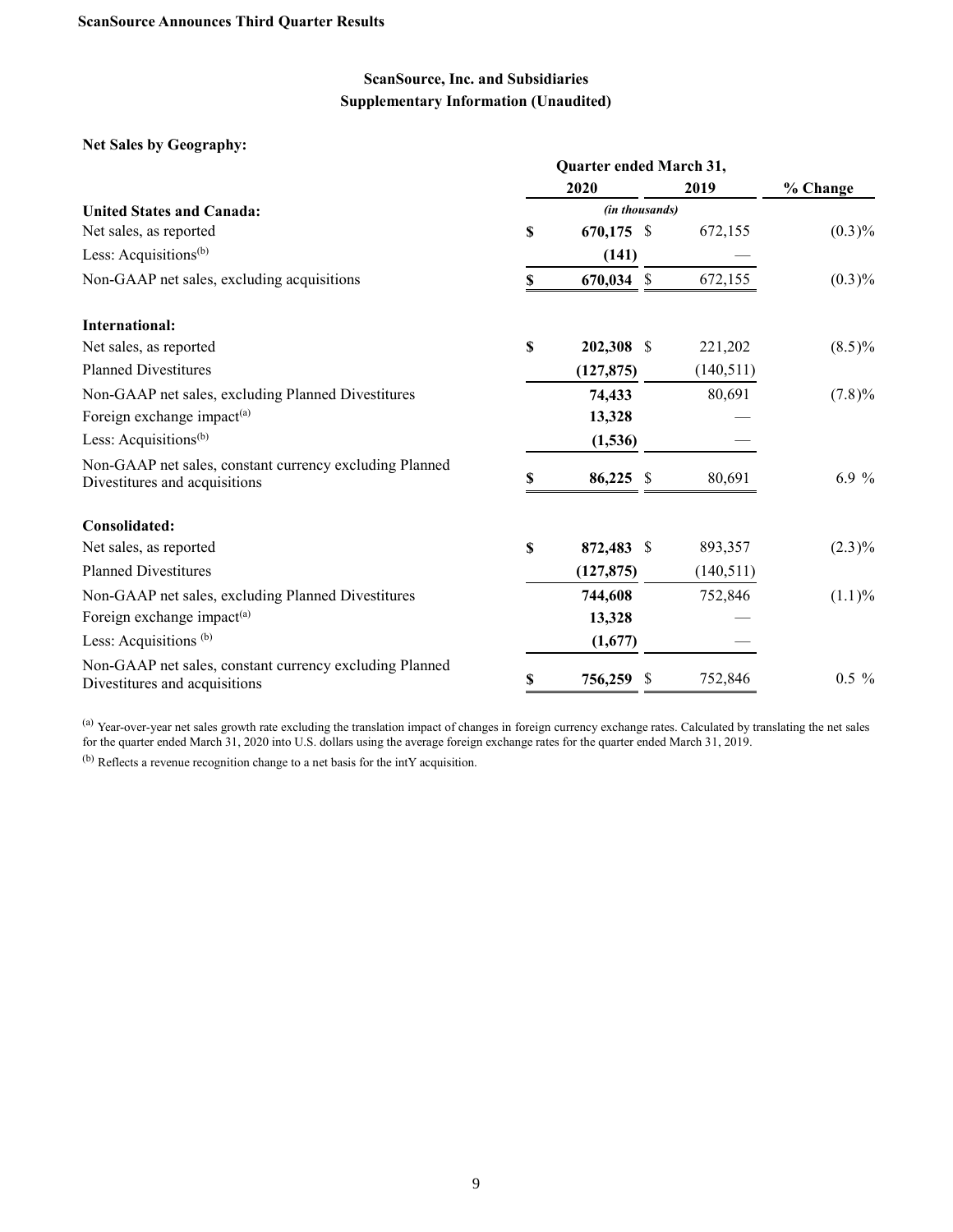### **Net Sales by Geography:**

|                                                                                          | Nine months ended March 31, |                |               |           |           |  |  |  |  |  |
|------------------------------------------------------------------------------------------|-----------------------------|----------------|---------------|-----------|-----------|--|--|--|--|--|
|                                                                                          |                             | 2020           |               | 2019      | % Change  |  |  |  |  |  |
| <b>United States and Canada:</b>                                                         |                             | (in thousands) |               |           |           |  |  |  |  |  |
| Net sales, as reported                                                                   | \$                          | 2,173,516 \$   |               | 2,189,567 | (0.7)%    |  |  |  |  |  |
| Less: Acquisitions <sup>(b)</sup>                                                        |                             | (3,623)        |               | (1,062)   |           |  |  |  |  |  |
| Net sales, excluding acquisitions                                                        | \$                          | 2,169,893      | <sup>\$</sup> | 2,188,505 | (0.9)%    |  |  |  |  |  |
| <b>International:</b>                                                                    |                             |                |               |           |           |  |  |  |  |  |
| Net sales, as reported                                                                   | \$                          | 677,296 \$     |               | 722,711   | $(6.3)\%$ |  |  |  |  |  |
| <b>Planned Divestitures</b>                                                              |                             | (439, 157)     |               | (473,767) |           |  |  |  |  |  |
| Non-GAAP net sales, excluding Planned Divestitures                                       |                             | 238,139        |               | 248,944   | $(4.3)\%$ |  |  |  |  |  |
| Foreign exchange impact <sup>(a)</sup>                                                   |                             | 20,653         |               |           |           |  |  |  |  |  |
| Less: Acquisitions <sup>(b)</sup>                                                        |                             | (4, 144)       |               |           |           |  |  |  |  |  |
| Non-GAAP net sales, constant currency excluding Planned<br>Divestitures and acquisitions | \$                          | 254,648 \$     |               | 248,944   | $2.3\%$   |  |  |  |  |  |
| Consolidated:                                                                            |                             |                |               |           |           |  |  |  |  |  |
| Net sales, as reported                                                                   | \$                          | 2,850,812 \$   |               | 2,912,278 | $(2.1)\%$ |  |  |  |  |  |
| <b>Planned Divestitures</b>                                                              |                             | (439, 157)     |               | (473,767) |           |  |  |  |  |  |
| Non-GAAP net sales, excluding Planned Divestitures                                       |                             | 2,411,655      |               | 2,438,511 | $(1.1)\%$ |  |  |  |  |  |
| Foreign exchange impact <sup>(a)</sup>                                                   |                             | 20,653         |               |           |           |  |  |  |  |  |
| Less: Acquisitions <sup>(b)</sup>                                                        |                             | (7,767)        |               | (1,062)   |           |  |  |  |  |  |
| Non-GAAP net sales, constant currency excluding Planned<br>Divestitures and acquisitions | \$                          | 2,424,541      | <sup>\$</sup> | 2,437,449 | $(0.5)\%$ |  |  |  |  |  |

<sup>(a)</sup> Year-over-year net sales growth rate excluding the translation impact of changes in foreign currency exchange rates. Calculated by translating the net sales for the nine months ended March 31, 2020 into U.S. dollars using the average foreign exchange rates for the nine months ended March 31, 2019.

(b) Reflects a revenue recognition change to a net basis for the intY acquisition.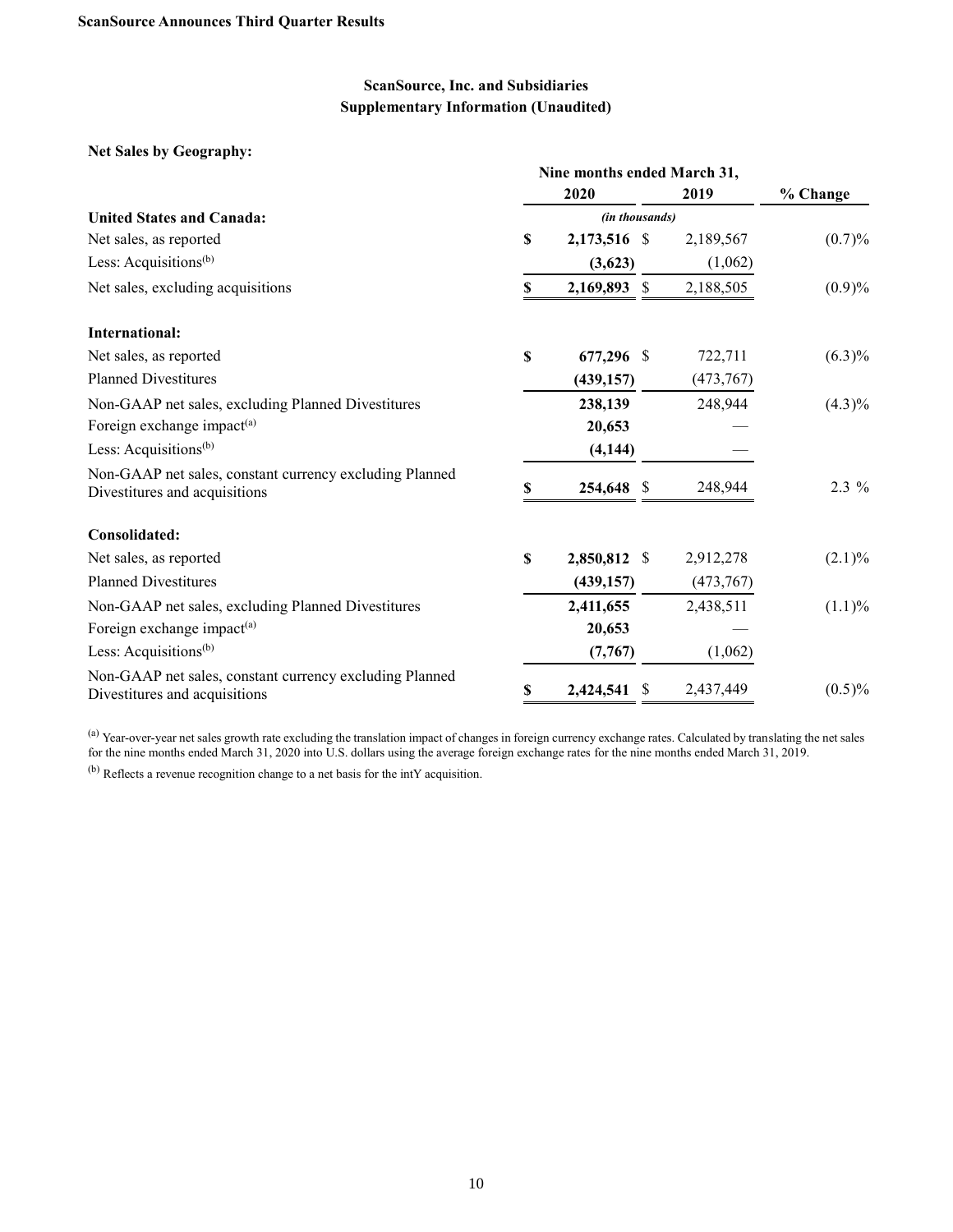### **Non-GAAP Financial Information:**

|                    |                                           |                                       |                                                           | <b>Quarter ended March 31, 2020</b>                                  |                                |    |                                                           |                            |
|--------------------|-------------------------------------------|---------------------------------------|-----------------------------------------------------------|----------------------------------------------------------------------|--------------------------------|----|-----------------------------------------------------------|----------------------------|
|                    | <b>Reported</b><br><b>GAAP</b><br>measure | Intangible<br>amortization<br>expense | Change in<br>fair value of<br>contingent<br>consideration | Acquisition,<br>divestiture<br>and<br>restructuring<br>$costs^{(a)}$ | <b>Tax</b><br>recovery,<br>net |    | <b>Impact of</b><br><b>Planned</b><br><b>Divestitures</b> | <b>Non-GAAP</b><br>measure |
|                    |                                           |                                       |                                                           | in thousands, except per share data                                  |                                |    |                                                           |                            |
| Net sales          | \$<br>872,483 \$                          | $-$ \$                                | $-$ \$                                                    | $-$ \$                                                               |                                | -S | $(127, 875)$ \$                                           | 744,608                    |
| Gross profit       | 94,809                                    |                                       |                                                           |                                                                      |                                |    | (10,206)                                                  | 84,603                     |
| Operating income   | 6,289                                     | 5,486                                 | 618                                                       | 935                                                                  | (1,529)                        |    | 3,020                                                     | 14,819                     |
| Other expense, net | 2,637                                     |                                       |                                                           |                                                                      |                                |    | (759)                                                     | 1,878                      |
| Pre-tax income     | 3,652                                     | 5,486                                 | 618                                                       | 935                                                                  |                                |    | 4,571                                                     | 15,262                     |
| Net income         | 1,713                                     | 4,171                                 | 467                                                       | 894                                                                  | (1,224)                        |    | 3,248                                                     | 9,269                      |
| Diluted EPS        | \$<br>0.07 S                              | 0.16S                                 | 0.02 S                                                    | 0.04S                                                                | $(0.05)$ \$                    |    | $0.13 \text{ }$ \$                                        | 0.37                       |

|                    |               |                                           |                                       |                                                           | <b>Quarter ended March 31, 2019</b>                           |   |                                |               |                                                           |    |                            |
|--------------------|---------------|-------------------------------------------|---------------------------------------|-----------------------------------------------------------|---------------------------------------------------------------|---|--------------------------------|---------------|-----------------------------------------------------------|----|----------------------------|
|                    |               | <b>Reported</b><br><b>GAAP</b><br>measure | Intangible<br>amortization<br>expense | Change in<br>fair value of<br>contingent<br>consideration | Acquisition,<br>divestiture<br>and<br>restructuring<br>∟. (h) |   | <b>Tax</b><br>recovery,<br>net |               | <b>Impact of</b><br><b>Planned</b><br><b>Divestitures</b> |    | <b>Non-GAAP</b><br>measure |
|                    |               |                                           |                                       |                                                           | in thousands, except per share data                           |   |                                |               |                                                           |    |                            |
| Net sales          | <sup>\$</sup> | 893,357 \$                                | $-$ \$                                | $-$ \$                                                    | $-$ \$                                                        |   |                                | \$            | $(140,511)$ \$                                            |    | 752,846                    |
| Gross profit       |               | 110,015                                   |                                       |                                                           |                                                               |   |                                |               | (14,208)                                                  |    | 95,807                     |
| Operating income   |               | 18,804                                    | 5,005                                 | 5,101                                                     | 814                                                           |   |                                |               | 898                                                       |    | 30,622                     |
| Other expense, net |               | 3,009                                     |                                       |                                                           |                                                               |   |                                |               | (257)                                                     |    | 2,752                      |
| Pre-tax income     |               | 15,795                                    | 5,005                                 | 5,101                                                     | 814                                                           |   |                                |               | 1,155                                                     |    | 27,870                     |
| Net income         |               | 11,715                                    | 3,789                                 | 3,619                                                     | 665                                                           |   |                                |               | 846                                                       |    | 20,634                     |
| Diluted EPS        | \$            | $0.45 \text{ }$ \$                        | $0.15$ \$                             | $0.14 \text{ }$ \$                                        | 0.03                                                          | S |                                | <sup>\$</sup> | 0.03                                                      | -S | 0.80                       |

 $^{(a)}$  Acquisition and divestiture costs totaled \$0.8 million for the quarter ended March 31, 2020 and are generally nondeductible for tax purposes. Restructuring costs totaled \$0.1 million for the quarter ended March 31, 2020.

<sup>(b)</sup> Acquisition and divestiture costs totaled \$0.2 million for the quarter ended March 31, 2019 and are generally nondeductible for tax purposes. Restructuring costs totaled \$0.6 million for the quarter ended March 31, 2019.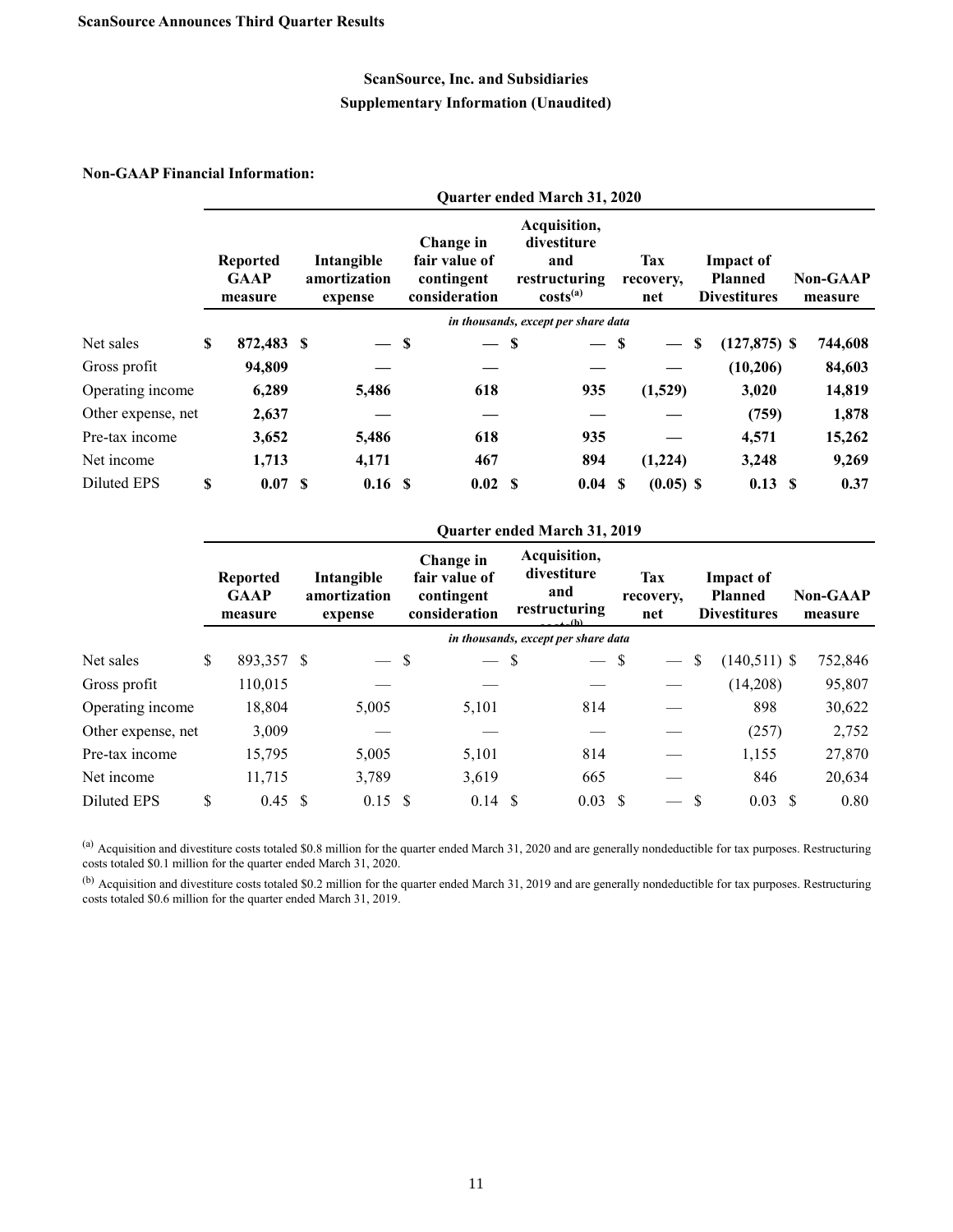### **ScanSource Announces Third Quarter Results**

|                    |    |                                           |                                       |                                                           | Nine months ended March 31, 2020                    |    |                                |                                                           |                            |
|--------------------|----|-------------------------------------------|---------------------------------------|-----------------------------------------------------------|-----------------------------------------------------|----|--------------------------------|-----------------------------------------------------------|----------------------------|
|                    |    | <b>Reported</b><br><b>GAAP</b><br>measure | Intangible<br>amortization<br>expense | Change in<br>fair value of<br>contingent<br>consideration | Acquisition,<br>divestiture<br>and<br>restructuring |    | <b>Tax</b><br>recovery,<br>net | <b>Impact of</b><br><b>Planned</b><br><b>Divestitures</b> | <b>Non-GAAP</b><br>measure |
|                    |    |                                           |                                       |                                                           | <i>(in thousands, except per share data)</i>        |    |                                |                                                           |                            |
| Net sales          | S. | 2,850,812 \$                              | $-$ \$                                | — \$                                                      | — \$                                                |    |                                | \$<br>$(439, 157)$ \$                                     | 2,411,655                  |
| Gross profit       |    | 320,792                                   |                                       |                                                           |                                                     |    |                                | (39,073)                                                  | 281,719                    |
| Operating income   |    | 43,390                                    | 16,079                                | 6,266                                                     | 3,503                                               |    | (1,529)                        | 3,156                                                     | 70,865                     |
| Other expense, net |    | 8,437                                     |                                       |                                                           |                                                     |    |                                | (1,137)                                                   | 7,300                      |
| Pre-tax income     |    | 34,953                                    | 16,079                                | 6,266                                                     | $3,503$ \$                                          |    |                                | 5,085                                                     | 65,886                     |
| Net income         |    | 24,608                                    | 12,206                                | 4,737                                                     | 3,308                                               |    | (1,224)                        | 3,571                                                     | 47,206                     |
| Diluted EPS        | \$ | 0.97 S                                    | 0.48 S                                | 0.19S                                                     | 0.13                                                | -S | $(0.05)$ \$                    | 0.14S                                                     | 1.86                       |
|                    |    |                                           |                                       |                                                           | Nine months ended March 31, 2019                    |    |                                |                                                           |                            |
|                    |    | <b>Reported</b>                           | Intangible                            | Change in<br>fair value of                                | Acquisition,<br>divestiture                         |    | <b>Tax</b>                     | <b>Impact of</b>                                          |                            |

|                    | <b>Reported</b><br><b>GAAP</b><br>measure |              | Intangible<br>amortization<br>expense |                    |  | fair value of<br>contingent<br>consideration | divestiture<br>and<br>restructuring<br>(A) |  | <b>Tax</b><br>recovery,<br>net |               | Impact of<br><b>Planned</b><br><b>Divestitures</b> |  | <b>Non-GAAP</b><br>measure |
|--------------------|-------------------------------------------|--------------|---------------------------------------|--------------------|--|----------------------------------------------|--------------------------------------------|--|--------------------------------|---------------|----------------------------------------------------|--|----------------------------|
|                    |                                           |              |                                       |                    |  |                                              | (in thousands, except per share data)      |  |                                |               |                                                    |  |                            |
| Net sales          | S.                                        | 2,912,278 \$ |                                       | $-$ \$             |  | $-$ \$                                       | $-$ \$                                     |  |                                | S             | $(473,767)$ \$                                     |  | 2,438,511                  |
| Gross profit       |                                           | 342,708      |                                       |                    |  |                                              |                                            |  |                                |               | (46, 404)                                          |  | 296,304                    |
| Operating income   |                                           | 69,942       |                                       | 14,708             |  | 11,535                                       | 2,907                                      |  |                                |               | (1,253)                                            |  | 97,839                     |
| Other expense, net |                                           | 8,272        |                                       |                    |  |                                              |                                            |  |                                |               | (603)                                              |  | 7,669                      |
| Pre-tax income     |                                           | 61,670       |                                       | 14,708             |  | 11,535                                       | 2,907                                      |  |                                |               | (650)                                              |  | 90,170                     |
| Net income         |                                           | 46,019       |                                       | 11,154             |  | 8,514                                        | 2,386                                      |  |                                |               | 150                                                |  | 68,223                     |
| Diluted EPS        | \$                                        | 1.79S        |                                       | $0.43 \text{ }$ \$ |  | $0.33 \text{ } $$                            | 0.09 S                                     |  |                                | <sup>\$</sup> | $0.01 \text{ S}$                                   |  | 2.65                       |
|                    |                                           |              |                                       |                    |  |                                              |                                            |  |                                |               |                                                    |  |                            |

(a) Acquisition and divestiture costs totaled \$2.7 million for the nine months ended March 31, 2020 and are generally nondeductible for tax purposes. Restructuring costs totaled \$0.8 million for the nine months ended March 31, 2020.

 $^{(b)}$  Acquisition and divestiture costs totaled \$1.0 million for the nine months ended March 31, 2019 and are generally nondeductible for tax purposes. Restructuring costs totaled \$1.9 million for the nine months ended March 31, 2019.